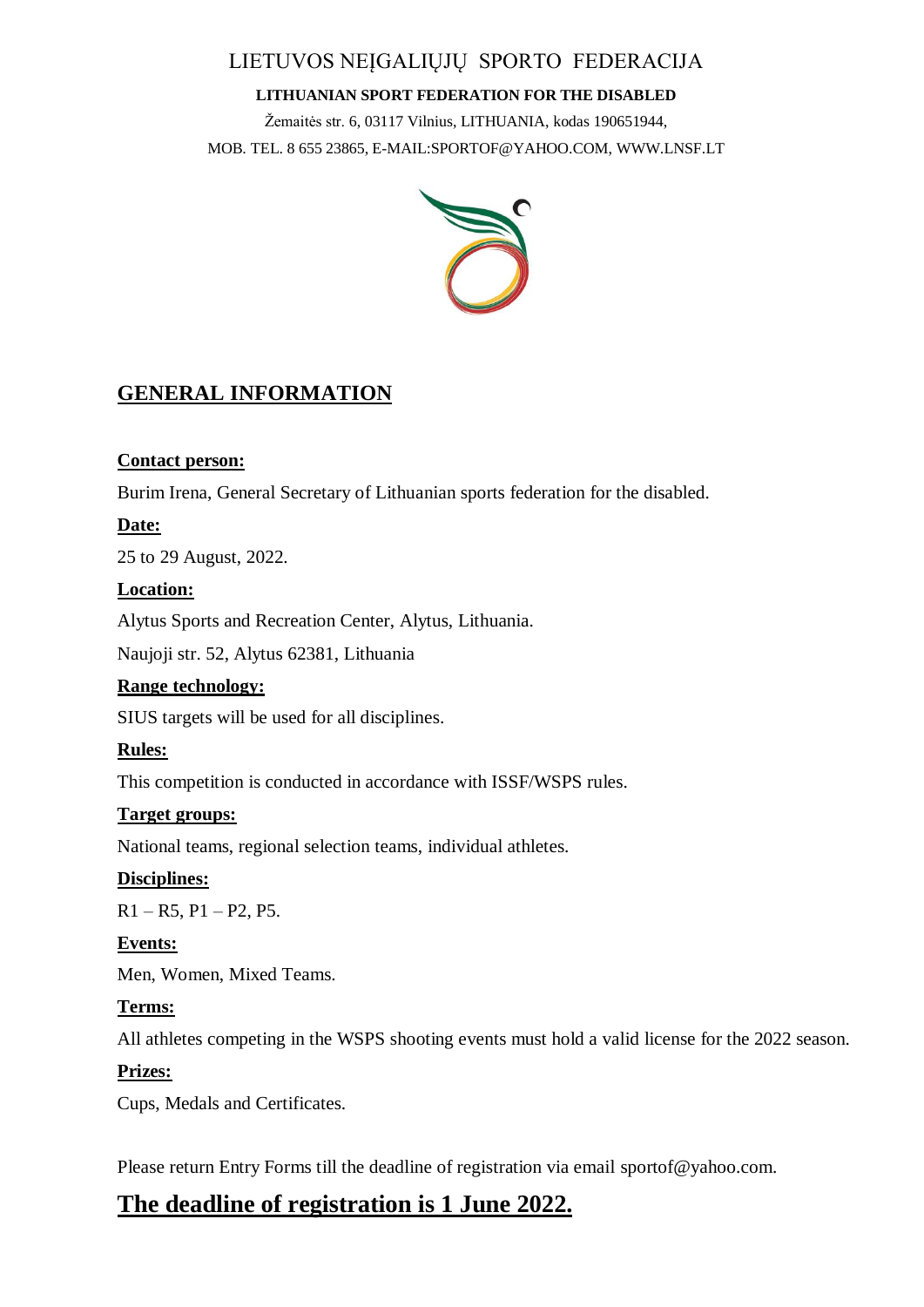# **SHEDULE**

#### **Thursday, 25 August**

Arrival of delegations WSPS – Equipment control Unofficial training for all athletes/disciplines

#### **Friday, 26 August**

Open Ceremony R1 – R5 Men R1 – R5 Women P1 – P2 Men P1 – P2 Women P5 Men P5 Women

#### **Saturday, 27 August**

- $R1 R5$  Men R1 – R5 Women P1 – P2 Men P1 – P2 Women
- P5 Men
- P5 Women

# **Sunday, 28 August**

R1 – R5 Mixed Teams P1 – P2 Mixed Teams P5 – Mixed Teams Award ceremony

#### **Monday, 29 August**

Departure of delegations